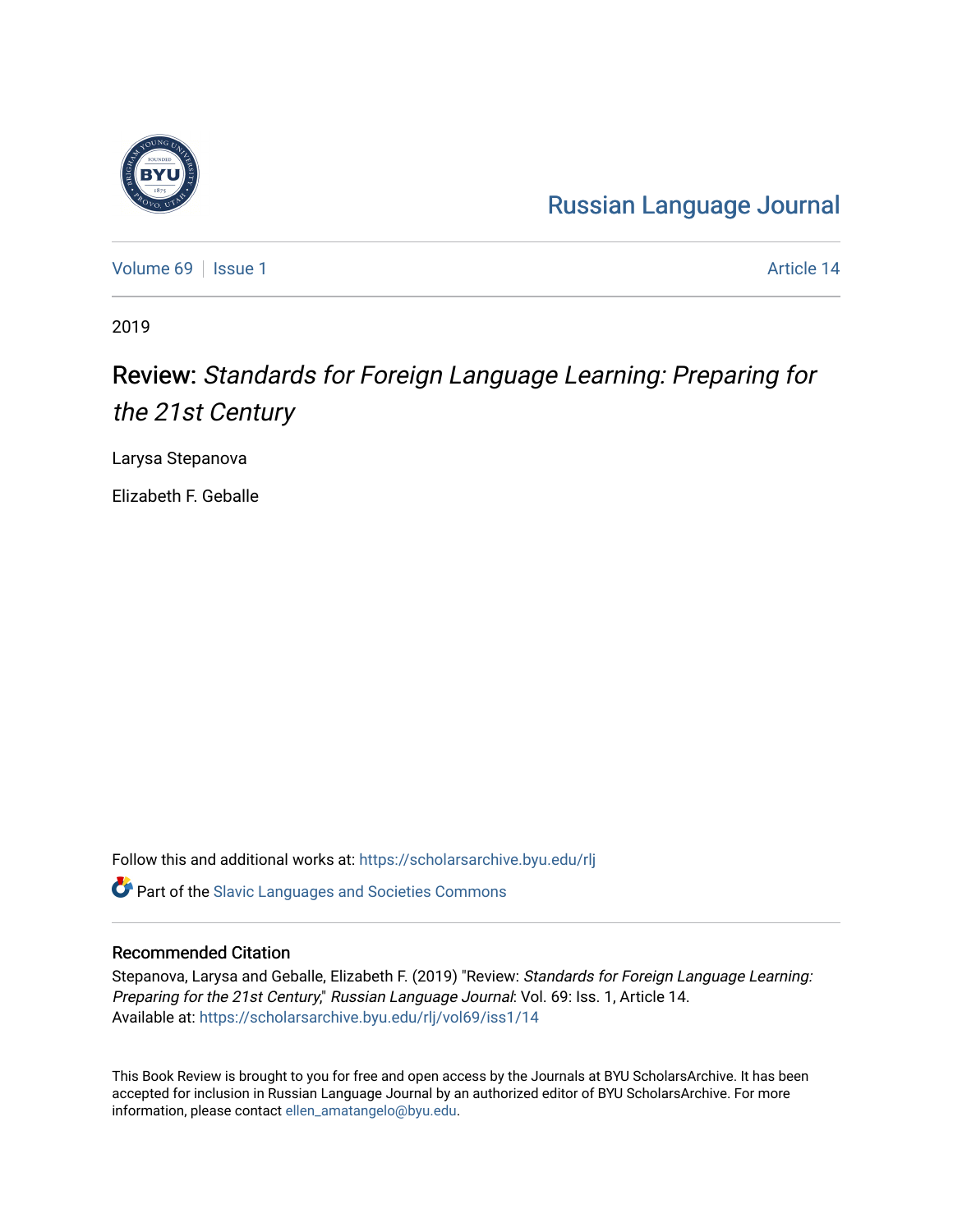known cultural artifacts and reflections of native speakers. This makes the material relatable to students and gives them a richer understanding of Russian culture in general.

Although this textbook does not include many explanations of syntactic constructions practiced in exercises, students at this level likely already have other reference materials. Instructors may want to supplement a course with some review, depending on the overall level of the students. The book is of great interest to a targeted audience of readers – those who want to develop their Russian language skills beyond the Intermediate level and to enhance their understanding of Russian culture, particularly the arts. Being strongly communicative in nature, this textbook will be of great help to any instructor of the Russian language.

This final work is a testament to Dr. Olga Kagan's scholarship, expertise and compassion for Russian as a foreign language. Teachers of Russian as a foreign language will miss her guidance and wisdom, yet they will greatly benefit from her work and the legacy that she has left behind.

> *Larysa Stepanova The Ohio State University*

## **References**

"Standards for Foreign Language Learning: Preparing for the 21st Century." American Council on the Teaching of Foreign Languages. 1996. Accessed August 20, 2019. https://www.actfl.org/ sites/default/files/publications/standards/1996%20National%20 Standards%20for%20FL%20L%20Exec%20Summary.pdf.

**Bowers, Katherine, Connor Doak, and Kate Holland, eds. 2018.** *A Dostoevskii Companion: Texts and Contexts***. Boston: Academic Studies Press. 535 pages.**

Are you a professor of Russian literature, tired of assigning companions organized novel-by-novel? Are you a reader of Dostoevskii who has forsaken *A Writer's Diary* or "Poor Folk," unconvinced that they were produced by the same author who penned *Crime and Punishment*? Are you an undergraduate, hoping your next course will include less commonly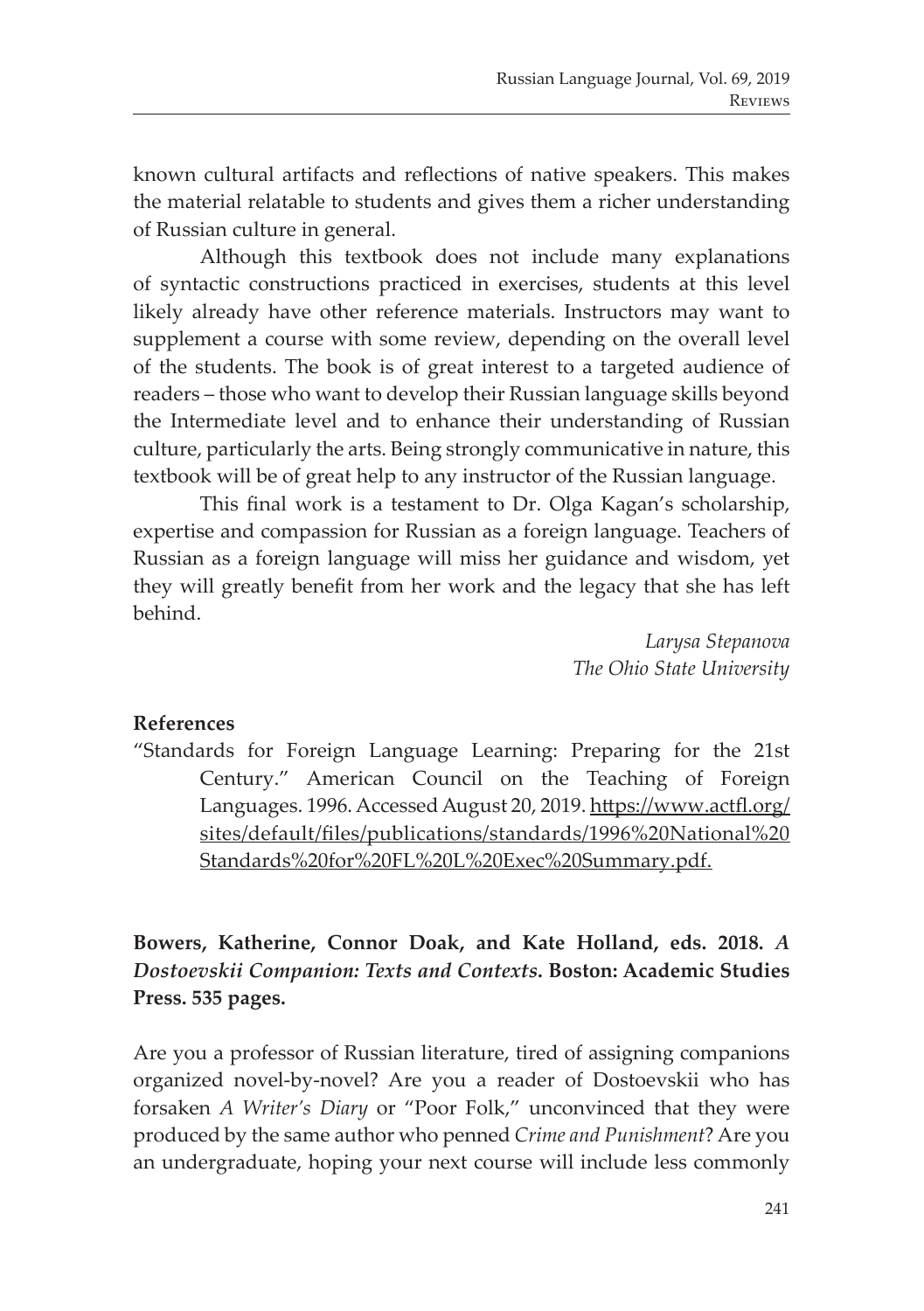taught Dostoevskii texts and fewer discussions about The Extraordinary Man? If so, see *A Dostoevskii Companion: Texts and Contexts*, edited by Katherine Bowers, Connor Doak, and Kate Holland, for an innovative guide to Dostoevskii, designed especially for undergraduate students. Logically organized into three major parts—Biography and Context, Poetics, and Themes—this companion combines primary sources with reviews, excerpts from biographies, and a range of critical approaches in voices classic (Mikhail Bakhtin, Nikolai Berdiaev), contemporary (Katherine Bowers, Kate Holland, Sarah J. Young), and inevitable (Robert Louis Jackson, Gary Saul Morson, Vladimir Zakharov). Authors' names are not, however, included in the table of contents, which makes perusing by author—something more advanced scholars might wish to do—onerous.

Because the Companion's many sections and chapters overlap, even as they prioritize different agendas, the volume is admirably comprehensive. By foregoing a chronological or novel-by-novel approach to its subject, the book gives its readers the chance to follow ideological trends that weave their way through Dostoevskii's fiction, drafts, journalism, and correspondence. The result—often buoyed by insightful commentaries—yields a vision of the author as sociologist, politician, and psychologist. One dimension of Dostoevskii's agenda that is particularly pronounced is his paradoxical, at times religious, nationalism. Ostensibly the topic of Chapter 9 ("Russia"), the author's prophetic nationalism is anticipated as early as Chapter 6, where the inclusion of the 1877 *Writer's Diary* documents Dostoevskii's paradoxical support of the war with the Ottoman Empire. Other dimensions of his nationalism emerge in Chapter 8 ("Dostoevskii's Others"), as manifested in his writings on the Jewish Question. By the time readers encounter the text of Dostoevskii's Pushkin Speech, which closes Chapter 9, they have been primed to question the ideal of universal brotherhood and the "spirit of Russianness" that arise there. By including Lev Shestov's "Dostoevskii's Religious Thought" in the final section of the Companion ("God"), the editors ingeniously round out the discussion, using the essay to arouse a fertile skepticism of Dostoevskii's ideals. Other topics that benefit from such deft editorial maneuvering include the genre of the novel, the construction of utopias, and the advent of extraordinary women in the author's oeuvre.

The organizational brilliance of the Companion goes a long way towards elevating the individual essays within it, many of which have been